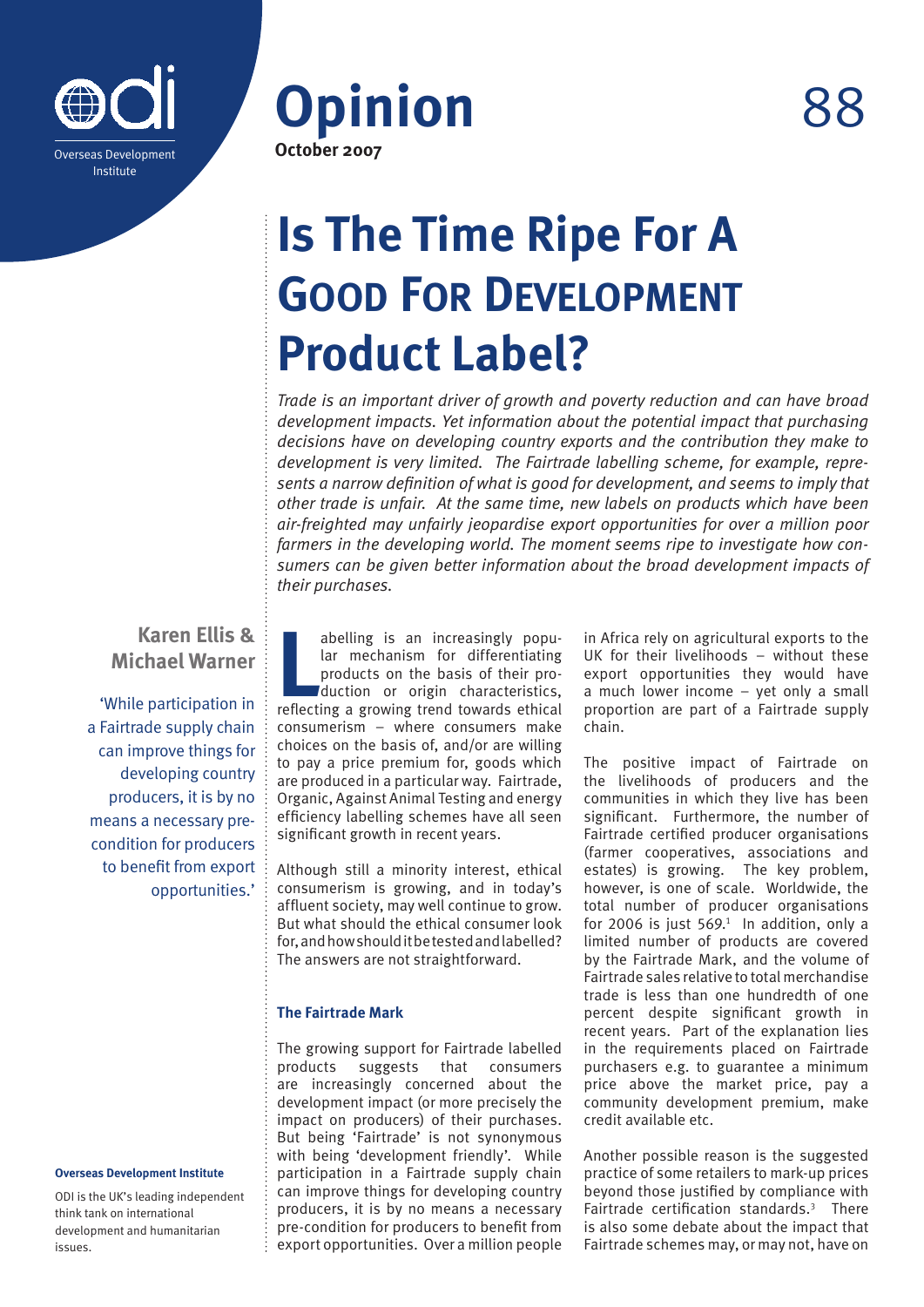the competitiveness of producers. For example, participation in a scheme may encourage oversupply in some markets, and may weaken the ability of producers to take advantage of new opportunities, such as growth in domestic urban markets where lower farm gate prices might be inadequate to support the established business model.

### **'Food Miles' Labelling**

In response to consumer concerns about food miles, some retailers are planning to introduce labels indicating which products have been airfreighted. This labelling is designed to inform consumers about the potential carbon cost associated with food imports. But since this does not tell us the overall environmental cost of production it may be misleading. (As would the recent proposal by the Soil Association to remove organic certification from most air-freighted products, which would deny consumers information on many genuinely 'organic' developing country products.)

A recent study shows that the emissions produced by growing flowers in Kenya – which is naturally warm and sunny – and flying them to the UK, can be less than a fifth of that from flowers grown in heated and lighted greenhouses in Holland.4 Some retailers have acknowledged this and are developing more comprehensive approaches to assessing the environmental impact of a product through the entire supply chain.

While the environmental impacts of trade are clearly a valid concern for consumers, there is a risk that they are being overstated by some interest groups to enhance the attractiveness of buying locally grown produce. Compared to other sources of carbon emissions, the contribution from trade is small. In the UK, international freight is responsible for only 5% of air transport emissions whereas passenger flights account for 90%.<sup>5</sup> 95% of the UK's trade in goods is transported by ship, which is significantly less polluting than air or road transport.<sup>6</sup> UK emissions from shipping constitute less than 2% of the UK's total greenhouse gas emissions.7 The environmental impacts of consumers shopping by car vastly outweigh those from transport within the food distribution network.

The potential damage to developing country producers from this kind of selective information should not be overlooked. Over one million people in rural Africa are supported by fresh fruit and vegetables exports to the UK. Yet it

is estimated that not buying fresh produce airfreighted from Africa would reduce UK emissions by less than 0.1%.<sup>8</sup> But at the moment there is very little information available to consumers about the positive development impact of their purchases, which makes it difficult for them to weigh up the different factors.

#### **A 'Good for Development' Label**

A Good For Development label which encompasses a much wider range of products from developing countries than Fairtrade currently does, which recognises the broader development benefits of trade (including benefits from market-priced, non-Fairtrade, products), and which ensures the carbon footprint of such goods is placed in context, could potentially stimulate a step-change in purchases from developing countries, thus significantly expanding export opportunities.

One simple model for such a scheme would be to grant the label to all agricultural exports from developing countries that meet some basic minimum standard reflecting the beneficial development impact vis-à-vis a developed country substitute. This would be technically the least challenging option, but it might not provide information on the range of issues that ethical consumers may be interested in.

More ambitiously, the scheme could harness competitive forces to provide incentives for improvements in development impact. So, for example, while the 'basic' level of a Good For Development label may be easy to secure for developing country exporters, additional 'points' could be available for products which are likely to have particularly good macro and/ or community-level development impacts, and could also potentially take into account environmental impacts. In other words, the labeling scheme could be graded according to performance against a range of criteria, rather than simply pass/fail. Purchasers and retailers could then report their grades in marketing literature or annual sustainability reports, which may be used by ethical investors seeking socially responsible investment opportunities.

Such a scheme would aim to generate additional sales for exporters who can show they bring broader development and perhaps environmental benefits to their country or area of origin or assembly, such as improvements in the investment climate, industrial diversification, on and off-farm employment opportunities, improved land security for smallholders, skills and local enterprise development,

'A Good For Development label which encompasses a wide range of products from developing countries, which recognises the broader development benefits of trade, and which ensures the carbon footprint of such goods is placed in context, could stimulate a stepchange in purchases from developing countries.'